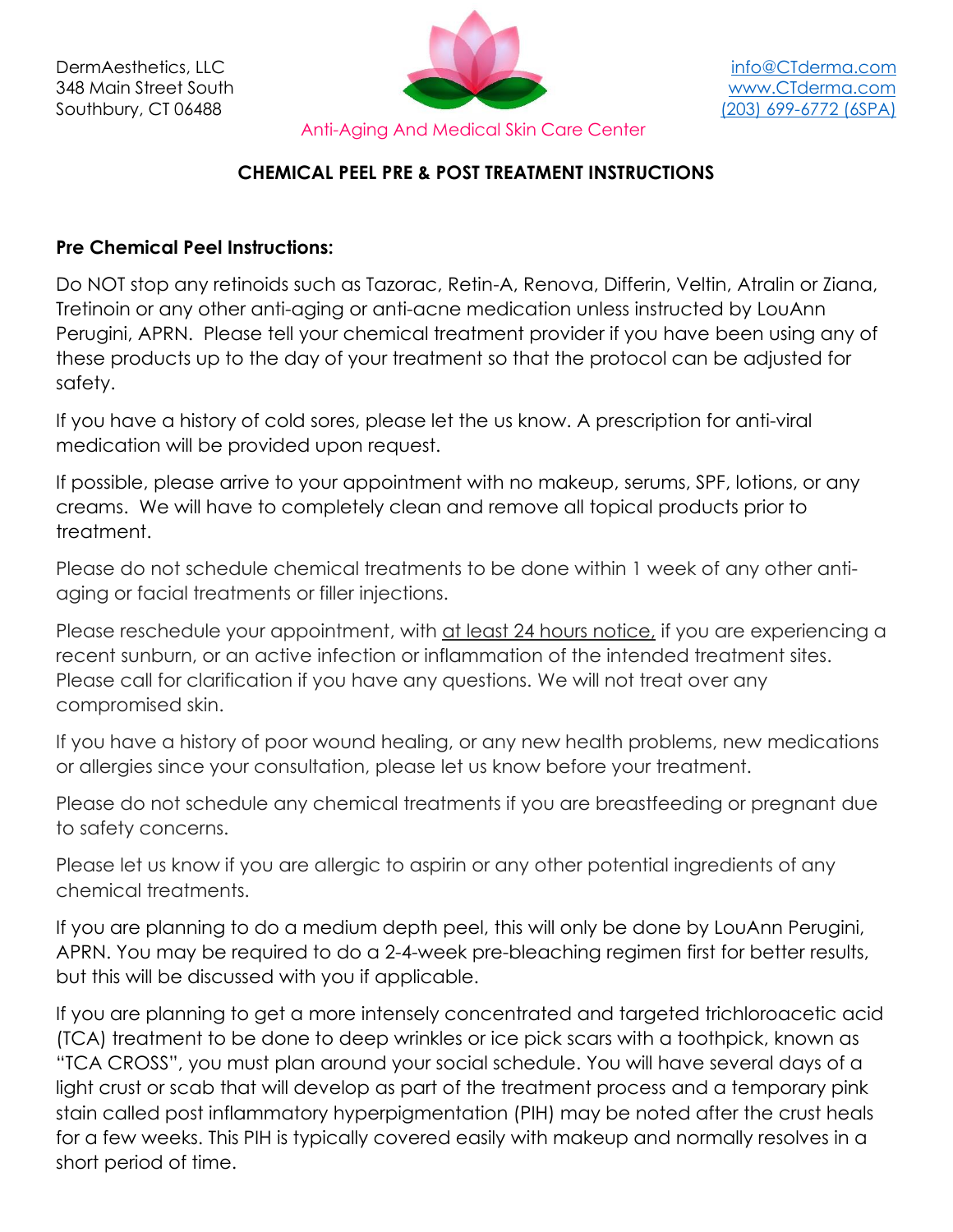DermAesthetics, LLC [info@CTderma.com](mailto:info@CTderma.com) 348 Main Street South [www.CTderma.com](file:///C:/Users/scott/Downloads/www.CTderma.com) Southbury, CT 06488 [\(203\) 699-6772 \(6SPA\)](tel:2036996772)



#### Anti-Aging And Medical Skin Care Center

If you are scheduled to receive a TCA eye peel, you can expect to have no down time except, in some instances, some very slight minimal dryness. This is a cumulatively effective treatment to help smooth under eye crinkling skin. TCA eye peels are completed in a series due to most recipients getting approximately 10-12% estimated improvement per treatment.

Please reschedule your eye peel appointment with at least 24 hours notice if you are experiencing any vision or eye problems, excessively itchy, watery or dry eyes, tear duct problems, 'pink eye', eye lid tattooed eyeliner received within the previous 7 days or ANY other active eye problems.

## **Post Chemical Peel Instructions:**

Many facial chemical peels can be effective without any active peeling or significant down time. Most people experience only fine flaking or dryness. What is important to remember is that the degree of peeling does NOT correlate with the degree of treatment efficacy. The best results of a peel are cumulative and done in a series of 3-6 as needed.

DO wash with lukewarm water twice a day with a gentle cleanser such as DermAesthetics Gentle Cleanser.

DO NOT wash with hot water or expose your treatment area to excessive heat for 7 days.

After washing, liberally apply a bland moisturizer after cleansing and throughout the day as needed to prevent dryness and formation of crust (DermAesthetics moisturizer, Aquaphor, Cetaphil, Cerave).

DO NOT vigorously rub the skin and DO NOT pick at the flaking skin as this may cause scarring. Use only gentle pressure only.

Sun protection is critical. Protect your investment. You should NOT have any sun exposure; wear a mineral only sunscreen with a minimum of SPF 50 and reapply it every hour to the treatment areas while outside. This includes driving to work. Obviously, do not use a tanning salon.

AVOID laser treatments, waxing, the use of depilatories, or microdermabrasion for 3 weeks.

DO wait 7 days before resuming the use of Retin-a (tretinoin), Renova, Differin, Tazorac, Ziana, Veltin, Atralin, glycolic acids or any other exfoliating agents such as a Clarisonic Brush.

AVOID swimming, sauna, or whirlpool use for at least 7 days after the peel.

If you were instructed to take an antiviral medication, DO complete the prescribed course.

The procedure can cause swelling, redness, crusting, dryness, skin sensitivity, itching, and peeling of the site which could last for 1-2 weeks. In the days after the peel, the skin may feel and look tight, with parchment-paper like changes or darkening. These are expected reactions but other times you may have little to no reaction other than slight dryness.